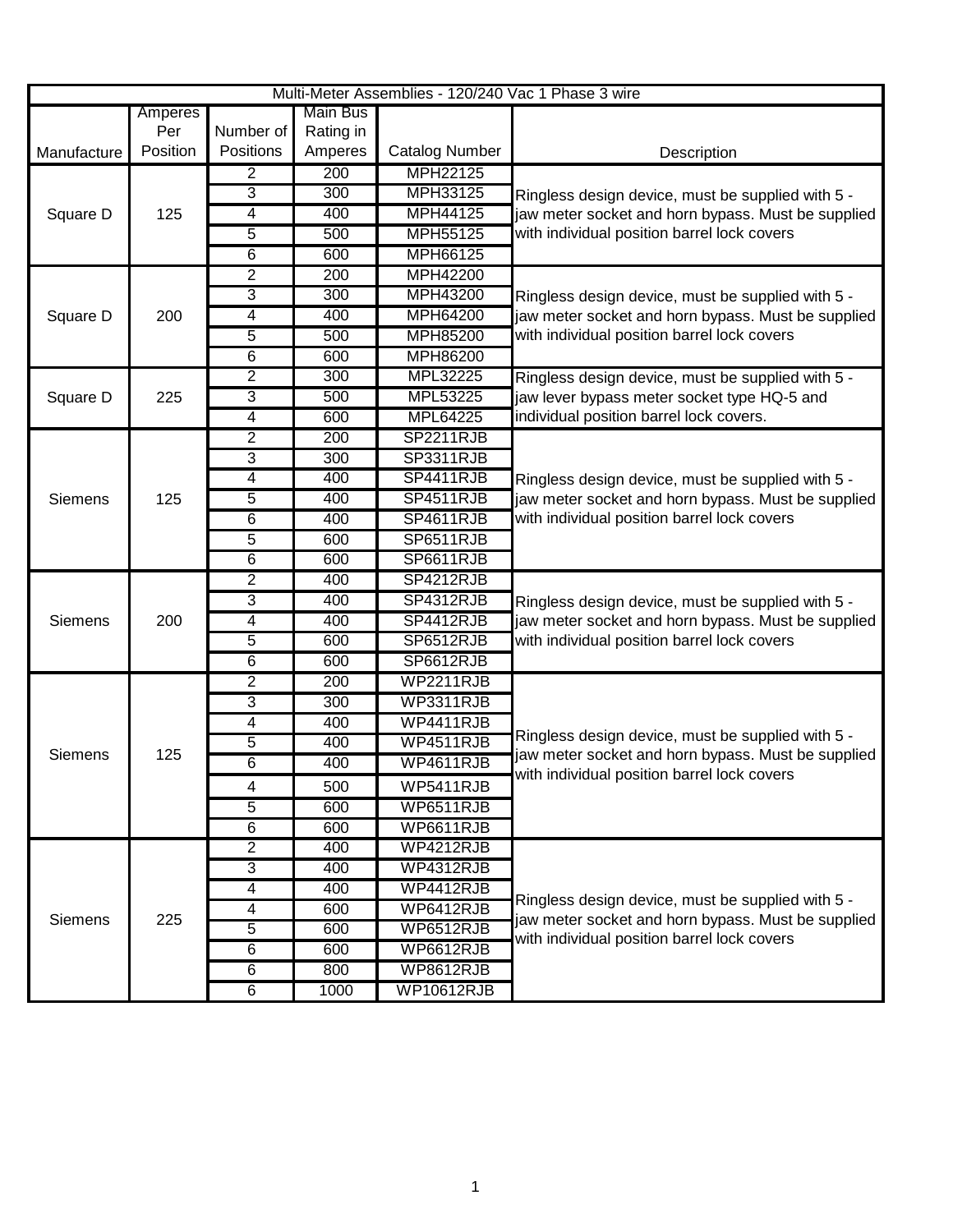| <b>Siemens</b>  | 225 | $\overline{2}$ | 400  | <b>WPL4212RJ</b>    |                                                                                                                                                                                                                                                                             |
|-----------------|-----|----------------|------|---------------------|-----------------------------------------------------------------------------------------------------------------------------------------------------------------------------------------------------------------------------------------------------------------------------|
|                 |     | $\overline{3}$ | 400  | WPL4312RJ           |                                                                                                                                                                                                                                                                             |
|                 |     | 4              | 400  | WPL4412RJ           |                                                                                                                                                                                                                                                                             |
|                 |     | 4              | 600  | WPL6412RJ           | Ringless design device, must be supplied with 5 Jaw<br>Lever bypass meter socket and individual position<br>barrel lock covers                                                                                                                                              |
|                 |     | $\overline{5}$ | 600  | WPL6512RJ           |                                                                                                                                                                                                                                                                             |
|                 |     | $\overline{6}$ | 600  | WPL6612RJ           |                                                                                                                                                                                                                                                                             |
|                 |     | 6              | 800  | WPL8612RJ           |                                                                                                                                                                                                                                                                             |
|                 |     | $\overline{6}$ | 1000 | <b>WPL10612RJ</b>   |                                                                                                                                                                                                                                                                             |
|                 |     | $\overline{2}$ | 200  | 1MP2122RRLB         | Ringless design device, must be supplied with FIELD                                                                                                                                                                                                                         |
| Eaton / Cutler  |     | 3              | 400  | 1MP3124RRLB         | INSTALLED, bonded 5th socket meter jaw (Cat#                                                                                                                                                                                                                                |
| - Hammer *      | 125 | 4              | 400  | 1MP4124RRLB         | 1MM5JK) in the 9 o"clock postion and horn bypass.<br>Must be supplied with individual position, through the                                                                                                                                                                 |
|                 |     | 5              | 600  | 1MP5126RRLB         |                                                                                                                                                                                                                                                                             |
|                 |     | $\overline{6}$ | 600  | 1MP6126RRLB         | cover barrel lock provisions.                                                                                                                                                                                                                                               |
|                 | 170 | $\overline{2}$ | 400  | 1MP2204RRLB         | Ringless design device, must be supplied with FIELD<br>INSTALLED, bonded 5th socket meter jaw (Cat#<br>1MM5JK) in the 9 o'clock postion and horn bypass.<br>Must be supplied with individual position, through the<br>cover barrel lock provisions. See Application Note 1. |
|                 |     | 3              | 600  | 1MP3206RRLB         |                                                                                                                                                                                                                                                                             |
| Eaton / Cutler  |     | $\overline{4}$ | 600  | 1MP4206RRLB         |                                                                                                                                                                                                                                                                             |
| - Hammer *      |     | 5              | 600  | 1MP5206RRLB         |                                                                                                                                                                                                                                                                             |
|                 |     | 6              | 600  | 1MP6206RRLB         |                                                                                                                                                                                                                                                                             |
|                 | 125 | $\overline{2}$ | 800  | TMPR8212RHB         |                                                                                                                                                                                                                                                                             |
|                 |     | 3              | 800  | TMPR8312RHB         | Ringless design device, must be supplied with 5 -<br>jaw meter socket and horn bypass. Must be supplied                                                                                                                                                                     |
| <b>GE Power</b> |     | 4              | 800  | TMPR8412RHB         |                                                                                                                                                                                                                                                                             |
|                 |     | 5              | 800  | TMPR8512RHB         | with individual position barrel lock covers                                                                                                                                                                                                                                 |
|                 |     | $\overline{6}$ | 800  | TMPR8612RHB         |                                                                                                                                                                                                                                                                             |
|                 | 125 | $\overline{2}$ | 1200 | <b>TMPR12212RHB</b> |                                                                                                                                                                                                                                                                             |
|                 |     | 3              | 1200 | TMPR12312RHB        | Ringless design device, must be supplied with 5 -                                                                                                                                                                                                                           |
| <b>GE Power</b> |     | 4              | 1200 | TMPR12412RHB        | jaw meter socket and horn bypass. Must be supplied                                                                                                                                                                                                                          |
|                 |     | 5              | 1200 | TMPR12512RHB        | with individual position barrel lock covers                                                                                                                                                                                                                                 |
|                 |     | $\overline{6}$ | 1200 | TMPR12612RHB        |                                                                                                                                                                                                                                                                             |
| <b>GE Power</b> | 200 | $\overline{2}$ | 800  | <b>TMPR82202RHB</b> | Ringless design device, must be supplied with 5 -                                                                                                                                                                                                                           |
|                 |     | 3              | 800  | TMPR83202RHB        | jaw meter socket and horn bypass. Must be supplied<br>with individual position barrel lock covers                                                                                                                                                                           |
|                 |     | 4              | 800  | TMPR84202RHB        |                                                                                                                                                                                                                                                                             |
|                 |     | 5              | 800  | TMPR85202RHB        |                                                                                                                                                                                                                                                                             |
| <b>GE Power</b> | 200 | $\overline{2}$ | 1200 | <b>TMPR12220RHB</b> | Ringless design device, must be supplied with 5 -                                                                                                                                                                                                                           |
|                 |     | 3              | 1200 | <b>TMPR12320RHB</b> | jaw meter socket and horn bypass. Must be supplied                                                                                                                                                                                                                          |
|                 |     | 4              | 1200 | TMPR12420RHB        | with individual position barrel lock covers                                                                                                                                                                                                                                 |
|                 |     | $\overline{5}$ | 1200 | TMPR12520RHB        |                                                                                                                                                                                                                                                                             |

\* Approval tentative pending required design changes

Note 1: Not for use on 200 ampere services. Refer to Manufactures continuous rating for application use.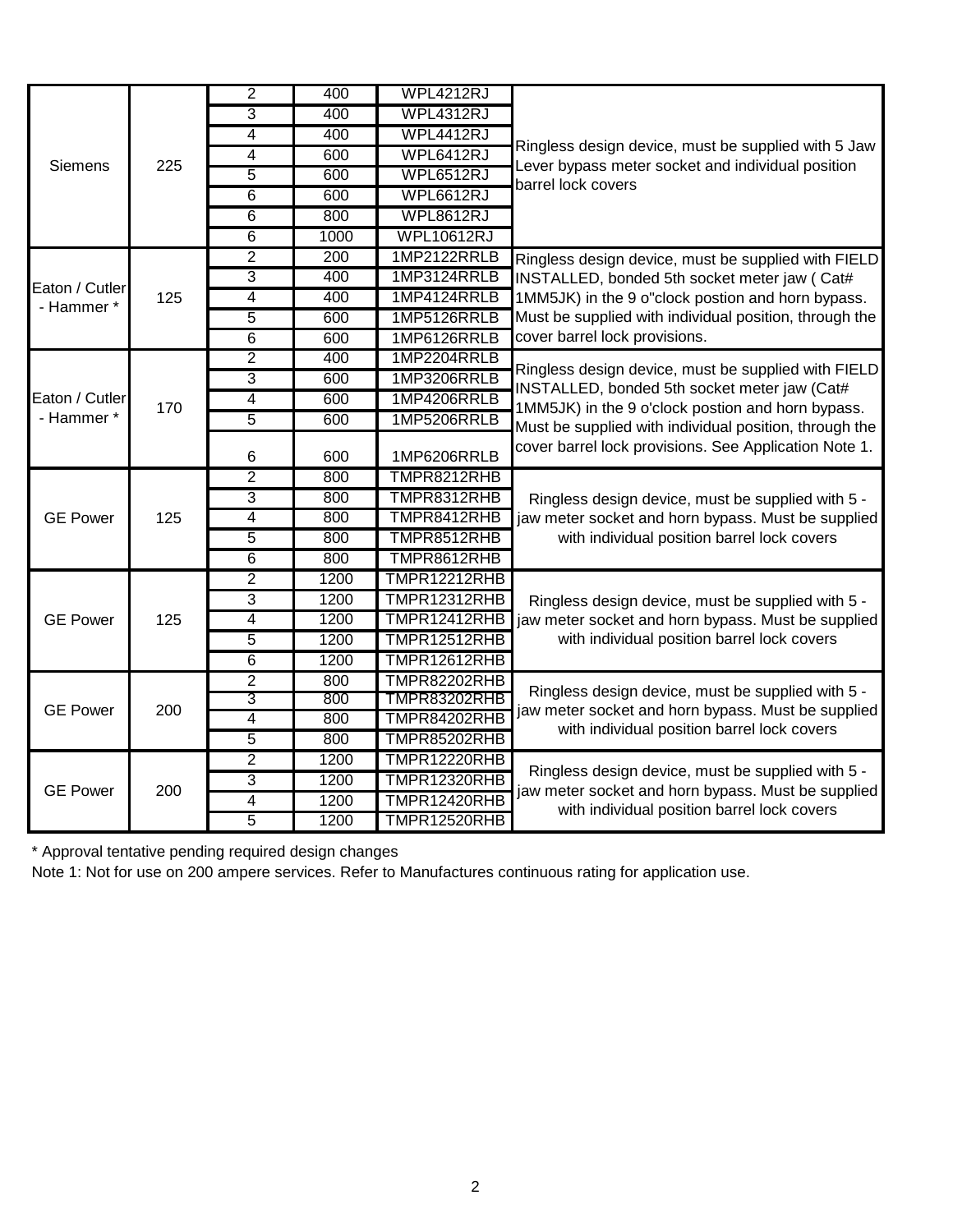| Multi-Meter Assemblies - 120/240 Vac 1 Phase 3 wire in, 1 phase 3 wire out |          |                  |                 |                       |                                                                                                                                                          |
|----------------------------------------------------------------------------|----------|------------------|-----------------|-----------------------|----------------------------------------------------------------------------------------------------------------------------------------------------------|
|                                                                            | Amperes  |                  | <b>Main Bus</b> |                       |                                                                                                                                                          |
|                                                                            | Per      | Number of        | Rating in       |                       |                                                                                                                                                          |
| Manufacture                                                                | Position | <b>Positions</b> | Amperes         | <b>Catalog Number</b> | Description                                                                                                                                              |
|                                                                            |          | 3                | 800             | EZMH113125            | Ringless design device, must be supplied with 5 -                                                                                                        |
| Square D                                                                   | 125      | 4                | 800             | <b>EZMH114125</b>     | jaw meter socket and horn bypass. Must be supplied                                                                                                       |
|                                                                            |          | 5                | 800             | <b>EZMH115125</b>     | with individual position barrel lock covers.                                                                                                             |
|                                                                            |          | $\overline{2}$   | 800             | <b>EZMH112225</b>     | Ringless design device, must be supplied with 5 -                                                                                                        |
| Square D                                                                   | 225      | 3                | 800             | <b>EZMH113225</b>     | jaw meter socket and horn bypass. Must be supplied                                                                                                       |
|                                                                            |          | 4                | 800             | <b>EZMH114225</b>     | with individual position barrel lock covers.                                                                                                             |
|                                                                            |          | 1                | 800             | <b>EZML111225</b>     |                                                                                                                                                          |
| Square D                                                                   | 225      | 2                | 800             | <b>EZML112225</b>     | Ringless design device, must be supplied with 5 -<br>jaw lever bypass meter socket type HQ-5 and                                                         |
|                                                                            |          | $\overline{3}$   | 800             | EZML113225            | individual position barrel lock covers.                                                                                                                  |
|                                                                            |          | 4                | 800             | <b>EZML114225</b>     |                                                                                                                                                          |
|                                                                            |          | 1                | 1200            | <b>WML11225RJ</b>     |                                                                                                                                                          |
| <b>Siemens</b>                                                             | 225      | $\overline{2}$   | 1200            | WML21225RJ            | Ringless design device, must be supplied with 5 -<br>jaw lever bypass meter socket type HQ-5 and                                                         |
|                                                                            |          | 3                | 1200            | <b>WML31225RJ</b>     | individual position barrel lock covers.                                                                                                                  |
|                                                                            |          | 4                | 1200            | <b>WML41225RJ</b>     |                                                                                                                                                          |
|                                                                            |          | 3                | 800             | 1MM312RRLB            | Ringless design device, must be supplied with FIELD                                                                                                      |
| Eaton / Cutler                                                             |          | 4                | 800             | 1MM412RRLB            | INSTALLED, bonded 5th socket meter jaw ( Cat#                                                                                                            |
| - Hammer *                                                                 | 125      | 5                | 800             | 1MM512RRLB            | 1MM5JK) in the 9 o"clock postion and horn bypass.<br>Must be supplied with individual position, through the<br>cover barrel lock provisions.             |
| Eaton / Cutler<br>- Hammer *                                               | 170      | 3                | 800             | 1MM320RRLB            | Ringless design device, must be supplied with FIELD<br>INSTALLED, bonded 5th socket meter jaw (Cat#<br>1MM5JK) in the 9 o'clock postion and horn bypass. |
|                                                                            |          | 4                | 800             | 1MM420RRLB            | Must be supplied with individual position, through the<br>cover barrel lock provisions. See Application Note 1.                                          |

\* Approval tentative pending required design changes

Note 1: Not for use on 200 ampere services. Refer to Manufactures continuous rating for application use.